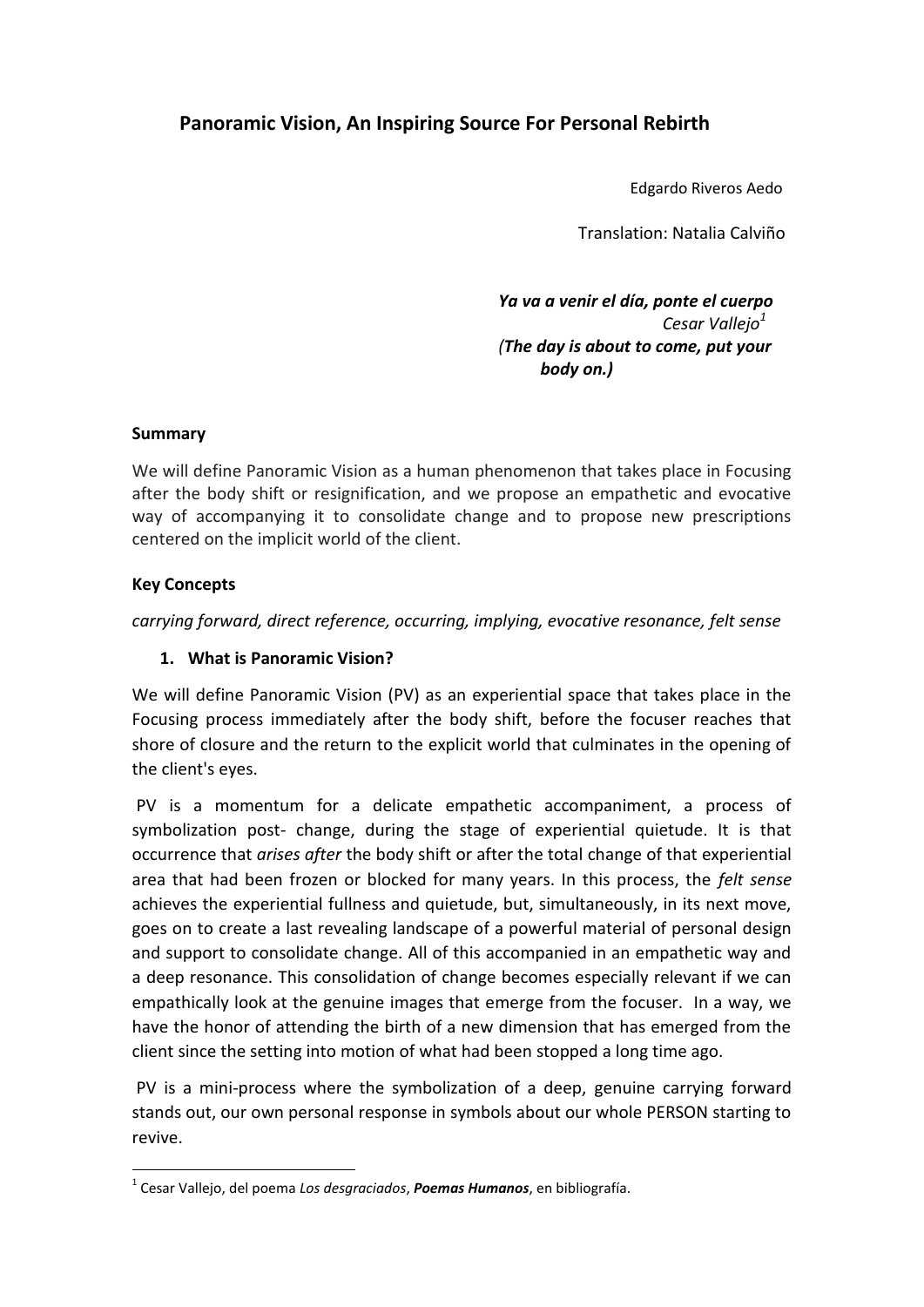PV is a period of transition between the total change and the closing or beginning of the return to the world of the explicit. It is the last stage of an experiential stretch that is essential to attend to with evocative empathy, to accompany one of the most relevant creative acts for the human being, to attend his own birth, having the opportunity to self-empathize through the images that emerged precisely in the PV. Let us see why.

## **2. Self-responding begins to come alive.**

Gendlin said in 1964, in his classic *Theory of Personality Change*, (1) that one of the main reasons why we need the presence of the Therapist in psychotherapy is because the client´s personal responses are over, he no longer has words to respond to himself.

When we are in a conflict we cannot solve, we run out of self-responses, that's the moment when we cannot get out of the unproductive monologue circle: *I'm anxious because I'm trembling and I'm trembling because I'm anxious, I don't know, what to do, or what else to tell myself*. Ortega y Gasset said that when we are a mess, we look like a dog chasing its tail.

Following Ortega y Gasset´s metaphor, we could say that the panoramic vision is the beginning of a new function, stopped until that moment, of self-symbolization, that confers new responses and breaks the repetition of those dead self-responses, that we repeated over and over before the change. Since something that had stopped starts moving, continues to move and stands on its feet an authentically symbolized process begins. PV is the moment when the person starts having his own self-responses, through a colossal production of images that are happening for the first time and in a conscious way in the client´s world.

According to Gendlin, we could say that what was frozen or stopped, could not work, could not be felt, because the connection between a frozen feeling and a personal symbol that could come from a self-response, was interrupted; the carrying forward was interrupted. With the panoramic vision we begin to have the opportunity to hear the first words (images) of a new stage, and those first words are the images that our Focusing Panoramic Vision brings to us before we reach the closing.

When the defrosting episode comes about and content mutation takes place (Gendlin, 1964), then change happens. The storm has already concluded, that is, everything that happens from there onward begins to be silent and natural, almost completely dreamlike. When we say natural, we mean the experiential process is being reestablished, a new carried forward "format" has been produced, that is to say, a totally and genuinely experiential phenomenon (bodily, symbolic and spiritual), where there is no participation or intervention of external words, when empathy has *apparently* already finished and fulfilled its task. We say apparently because, as we'll see, in the next paragraph, the empathic resonance will be challenged to be deeper, or simpler, closer to the pre-conceptual.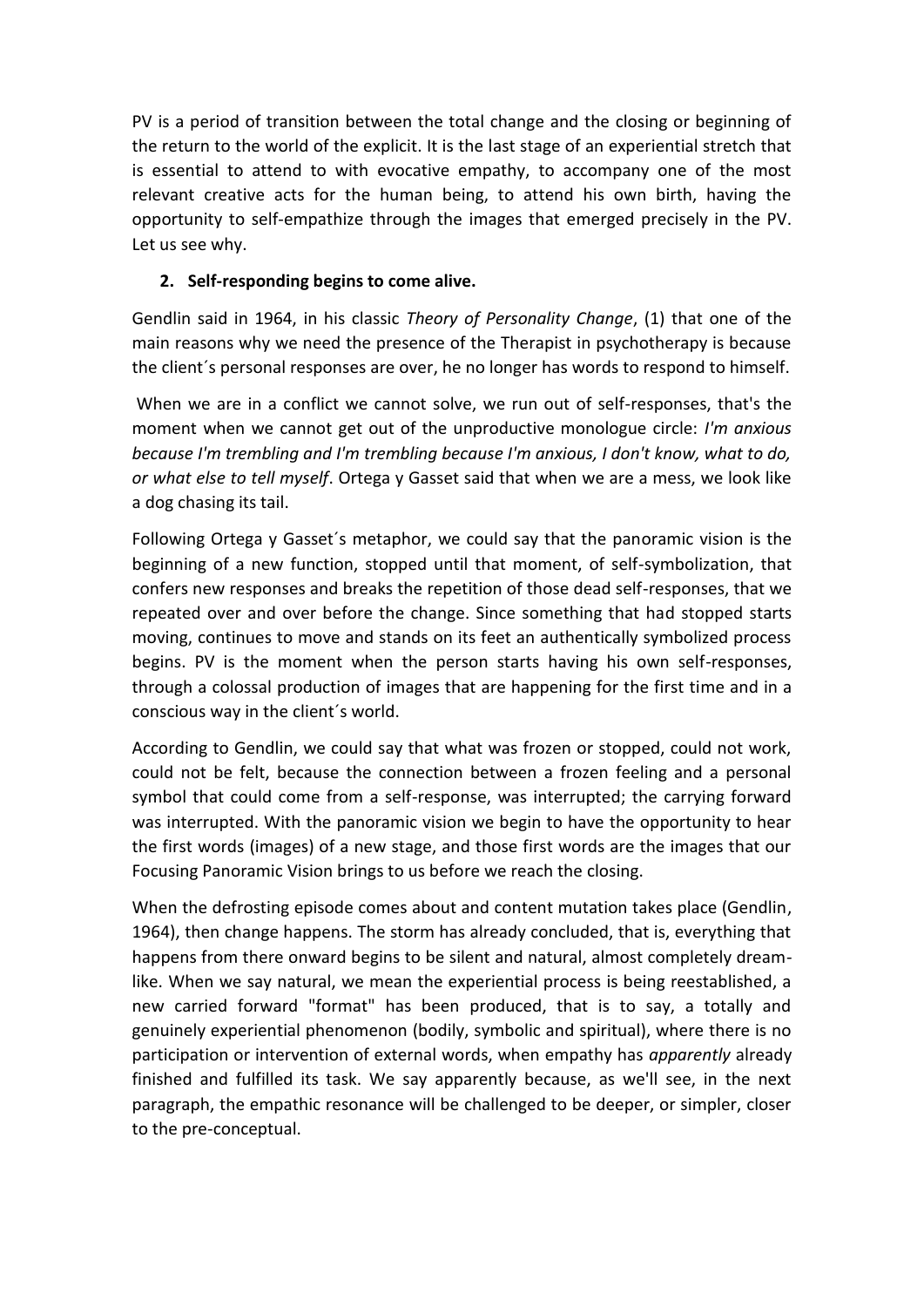The panoramic vision is therefore the most transcendent moment after the change, as it implies a first consciousness of what happens in our felt sense before speaking, and long before opening our eyes. The panoramic vision is the transition period, the transition between what works and what is not working implicitly, what is not felt and begins to be felt because implying is just starting, between standing and walking, between being and not being. This transition is key because a *new symbolization* for a second life is taking place for the first time, it's a transition from what is no longer to what begins to BE.

 *It may seem as if this present had no connection with the future that is not yet, and with the past that no longer exists.* ( Gendlin,E . APM,  $IVB$  $(1)$ 

We' will attend to this *mini* process, *momentum w*here the focuser leaves the frozen area, carried forward towards a creative process of *novelty*, receiving the novelty that came with change or re-signifying.

Let us take a look then at a complementary empathetic way to continue accompanying this crucial stage to consolidate change and visualize the implications carried forward, and, see if those post-change images can be understood as part of a future and personal design from the implicit-experiential dimension, before returning to the explicit world.

## **3. How to accompany Panoramic Vision (PV)**

Let us remember that the way to accompany the frozen zone or the abyss was soft and delicate, that is to say, that soft way, following a simple, almost repetitive resonance between what works and what doesn't work, between the implicit functioning and that frozen world. That delicate resonance was then meant to defrost. That is to say, that resonance interacted with the carrying forward, the force that set into motion what was stopped, because the accurate symbol of the resonance was exact and close, complementing then the carrying forward and the incipient implication. It was *almost like listening* to what wasn´t working, feel it in the interaction with the Other One, to the point of awakening all the impelling energy capable of carrying forward the new significance that would come in the next stage of experiential movement.

Panoramic Vision requires deep, delicate, visual, and spiritual empathy. PV is a symbolization area, of intense creation of founding and emerging images that may suggest a possible experiential redesign that the *felt sense b*egins to build, as a resource the body uses to restore itself and thus continue with life, with the new life that opens to a different future, a future totally dimensioned by the carrying forward, that is to say, by the designs and discoveries of Authenticity. In this area of experiential symbolism that we have called Panoramic Vision a new construction takes place, like a dreaming dimension where images arise that bring the stamp of authenticity from the carrying forward before going to the stage of daily life, before entering the vital scene.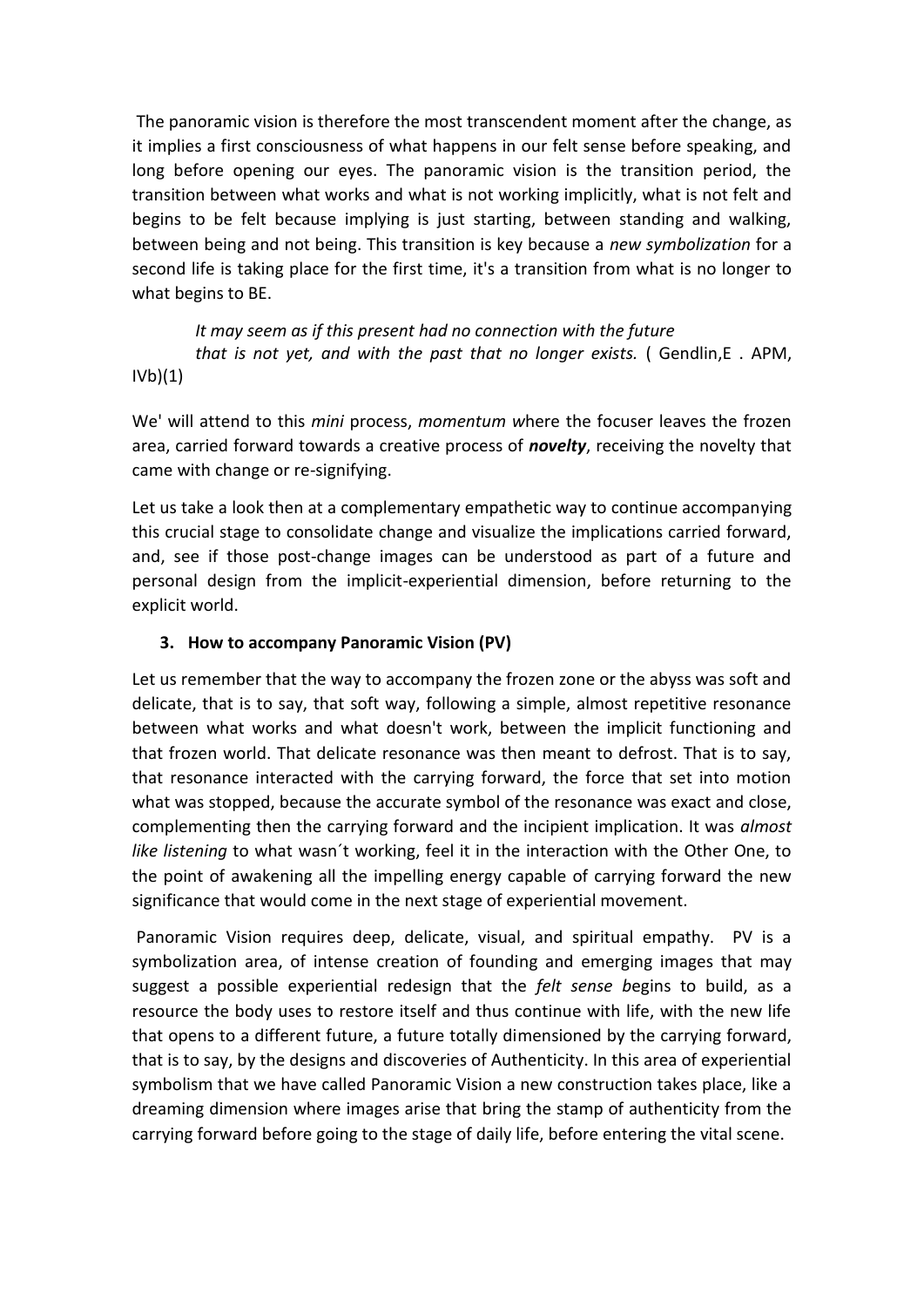Authenticity is the real BEING that dares stand to walk a new life. It is similar to the first day at school, or the day a prisoner comes out of jail, the first day of convalescence after major surgery, or a mother who has just given birth. The same way a doctor recommends certain self-care behaviour after surgery, the Focusing Therapist can *accompany* the creative process of the client´s new implicit future and recommend something that ensures to consolidate his authentic stamp for his immediate future.

The Panoramic vision is therefore, a transition where the client can dream his *new life*, feel it mysteriously and get to know it, see it and feel that this cosmos where we live is on our side; a natural landscape arises like a new motherly and cosmic *womb that contains us*, a great mother who receives us and sends us an extraordinary future vision of what we want and desire for ourselves and our loved ones, for ourselves and what we can do.

If we conceive this transition as an encounter with our future, we can interact with all that implicit world that is beginning to show on our horizon. We can "listen" to those emerging images and, through our empathetic resonance, we can "help" our focuser live that dream simply enlarging the creative phenomenon in itself, as a potential, experiential and ontological area regarding the novelties of our BEING. Let's not think that this is building a future of contents and desires and intentions or tasks to fulfill. No, it is accompanying a process of transformation or to continue accompanying the movement that started with the resignification of the body shift. It is an opportunity to accompany with empathy the adjustment of new elements that generate what Gendlin calls: The emergence of novelty. Let's take a look at an excerpt:

*It sounds all right if we say that the present goes on "in the context of" the past, but we have to mean the context it regenerates. The process goes on--not in the context that was (and isn´t here to be gone on in), but--in the context that is changed by the it. This principle will have many uses.* (E. Gendlin, A Process Model. IV b)

If we accompany this transformation with empathy, we can assure that we will accompany a process that goes on with a carrying forward that is revealed in the implying (Gendlin, 2004). An image of a new context that is being changed by a present that fluidly interacts with the sense of this transforming novelty of such present. This deep accompanying into the implicit dimension means concentrating on those images as they begin to emerge. These images, as we will see, are true icons of an actualization of personal human potential (Maslow), or new data for our individuation process (Jung) or a direct encounter with possible personal *archetypes* with whom we had never had the possibility to consciously interact from our own emotional heart. For such creative scenario, it is necessary to use an eminently evocative empathetic resonance (Rice L.N. 1974), that is to say that the symbol emerges by means of a spontaneous interaction with the sustaining feelings of these symbols.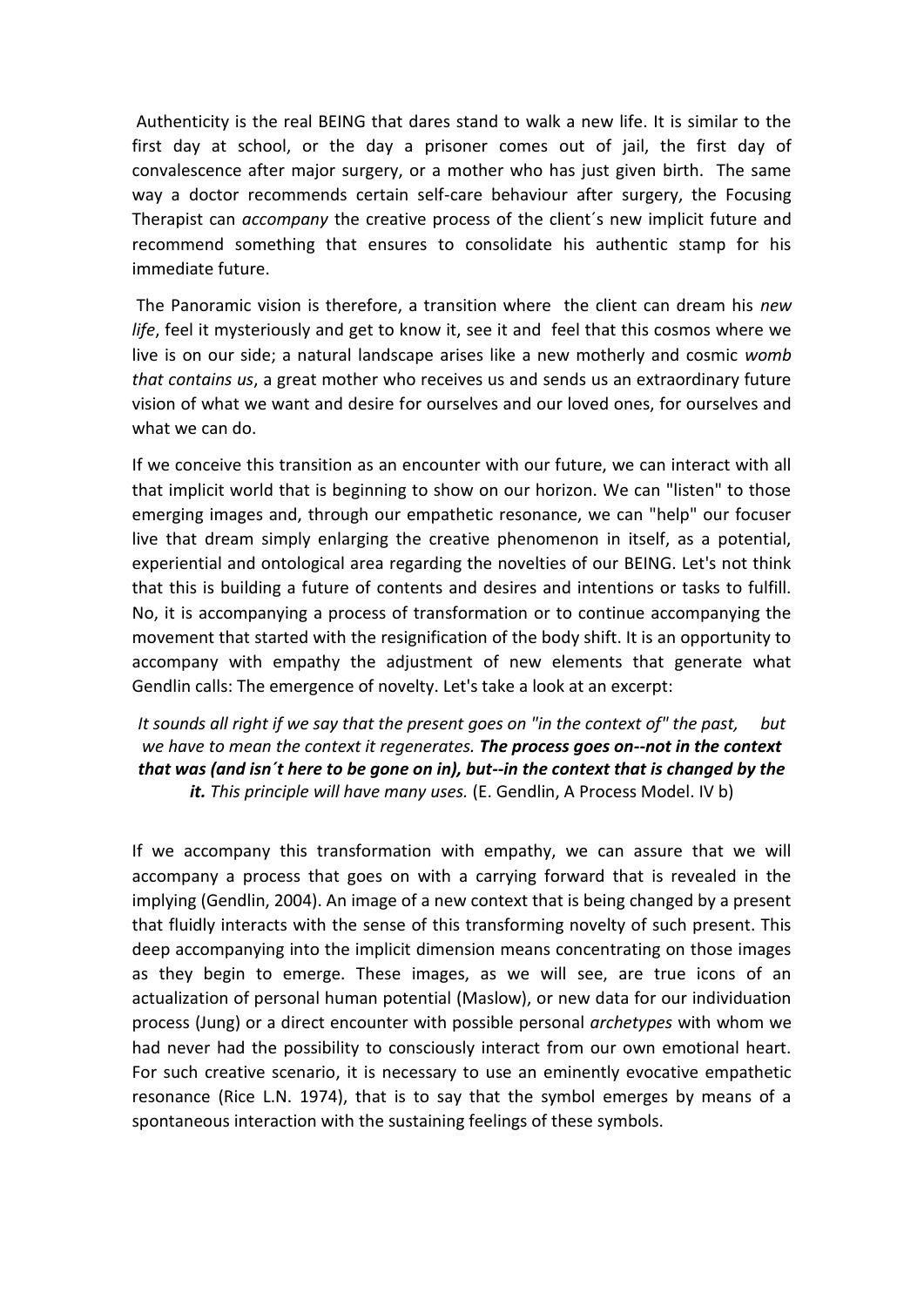## **4. "Painting" The Panoramic Vision**

The main key characteristic of the PV is not the clarity of the images, but the experience of inner peace, an infinite peace that the Person feels after the change, after the forces of the personal ocean have brought him to those beaches or shores typical of a castaway. From there creation must begin, from that natural platform of a felt and emergent landscape, a panoramic view where you can see a start, a small lagoon, there in the distance... It is a landscape that emerges from inner peace, from experiential harmony. From that safe inner space, where you feel that life is the only thing holding you, where you feel that being alive is an act of grace, a gift, a present, the arrival of the second opportunity that the Universe grants us to authentically complete our own life. As he breathes, the person "sees" more and more, so we invite him to breathe deeply, that is, to feel deeply.

To breathe is to paint, and to paint is to feel, and feeling is an echo of the authenticity that begins to be invoked, it is the first implying of the body, the first act of symbolization, before a feeling arises, before the novelty emerges, that which was never thought of, that which is brand new like the soft fragrance of a truly new sunrise.

The body begins with a new landscape where the main thing is a *deep sense of inner peace*, this would be an occurring, that is to say, the carried forward feeling that has generated an open space within the implicit creation, where the focuser begins to inhabit that inner landscape that we have called the Panoramic Vision.

Within our model, the implying has changed if the process is carried forward, but it always remains as a part of the ongoing occurrence. (Gendlin, A process Model IV b) (2)

Deep breathing allows panoramic images to emerge, as a painting that begins with the basics. First the person feels that he is in a new space, a space of total harmony. Total now means that the person *is one with his landscape*, because he is inhabiting it experientially. When breathing, implying proceeds with its first zeal: creation of symbols. We know that symbolic experiential production is the first act of implying, and that this implying transforms past occurrences into new occurrences and that these occurrences generate new feelings and that these bring a lot of NEW information. Let's see what Gendlin tells us then:

*If there were no implying in progress, there would be nothing about an occurrence that had to do with other occurrences. If each occurrence were purely present, it could be only by itself, without its own continuity, nor its own order, nor its own connections*. (Gendlin, E. A Process Model. IV b)

Breathing is an unconditional and organismic movement, when something moves, it does so with its own forces, the whole inner experiential symphony goes adjusting to novelty, and that breathing allows the person to see more and more, for he feels that everything that occurs is a novelty that comes from a carried forward depth. That is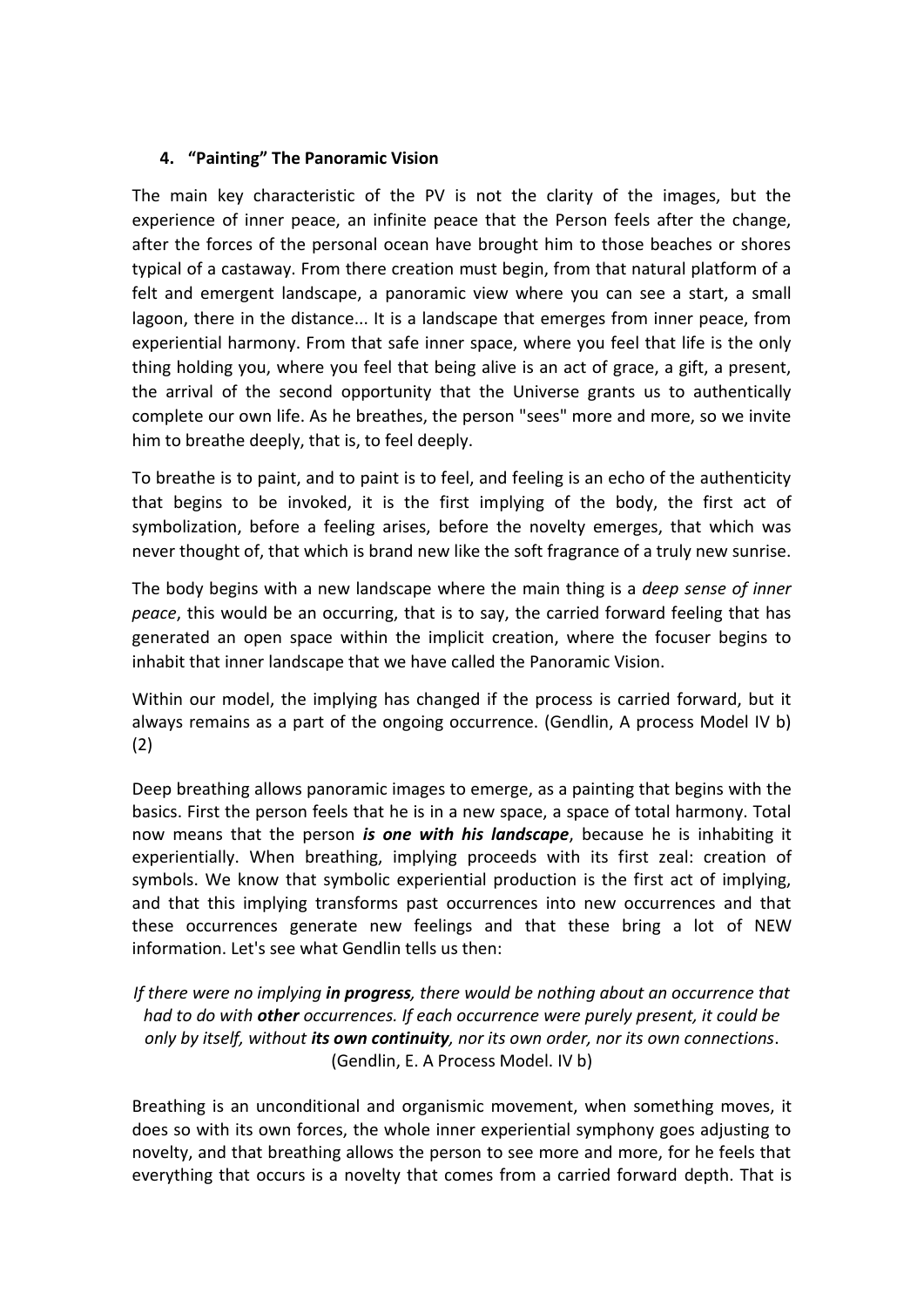why after every inspiration of air new images appear in this landscape, so transparent and revealing of the first results of this primal implying.

Breathing is a real starry firmament felt in the inner sky of the Person, and if we accompany that unconditional part of the body with soft and evocative empathy, we become authentic companions of this creative act that springs from the implicit in the focuser. We become assistants of this creator, the focuser.

Breathing is an act of experiential acceptance where total acceptance of what emerges arises, in this way painting is feeling and feeling is symbolizing. With an empathetic interaction this implying process of symbolization turns into an authentic experiential adventure of creativity and consolidation of a landscape that can now become more revealing. The PV process is a carrying forward act.

## **5. A real and practical experience of accompanying the Panoramic Vision**

PV is a space that comes immediately after change (implicit world) and before the return to the explicit world (real World), similar to the moment of transition when we start coming out of a dream and we wake up with a series of beautiful but incomprehensible memories.

PV is an opportunity to see what is new and what is future in that bodily symbolization that ensures our existence.

Maybe this is the instance of greatest innovative symbolic creation for our focusers, and therefore we must be very respectful of their singularity, and offer a deep, evocative resonance that can fit their feelings exactly.

I remember an earthquake victim (a 36 year- old lady), in the town of Nancagua (120 km south of Santiago de Chile) who allowed me to accompany her in Focusing a couple of days after February 27, 2010 earthquake in Chile. She was in the street, in front of her house that had been destroyed. She had managed to save an armchair from her shattered house, and she was sitting in it. She agreed to do focusing with me there, in front of her house. In her panoramic vision she started seeing first a foggy landscape, a thick fog, and all of a sudden she started seeing her house*, it was very tiny*, and n*ewly built of wood;* very excitedly, she says, "That's my house, that's the new house we will have in the future!", and she was able to distinguish the street number on a sign at the entrance of her new home; she even saw it the color of Autumn, the color of wood. After focusing for about 40 minutes we said goodbye.

Six months later I visited this family to see how they were doing and whether our focusing interaction had been useful for the lady. Only six months after the earthquake, she and her family had already built their new house with a new and identical design to the one she had seen in her PV.

Let us look at another example, a client in PV, inhabiting his PV:

T What do you see there, where you are right now?

And the client breathes and looks with his eyes closed.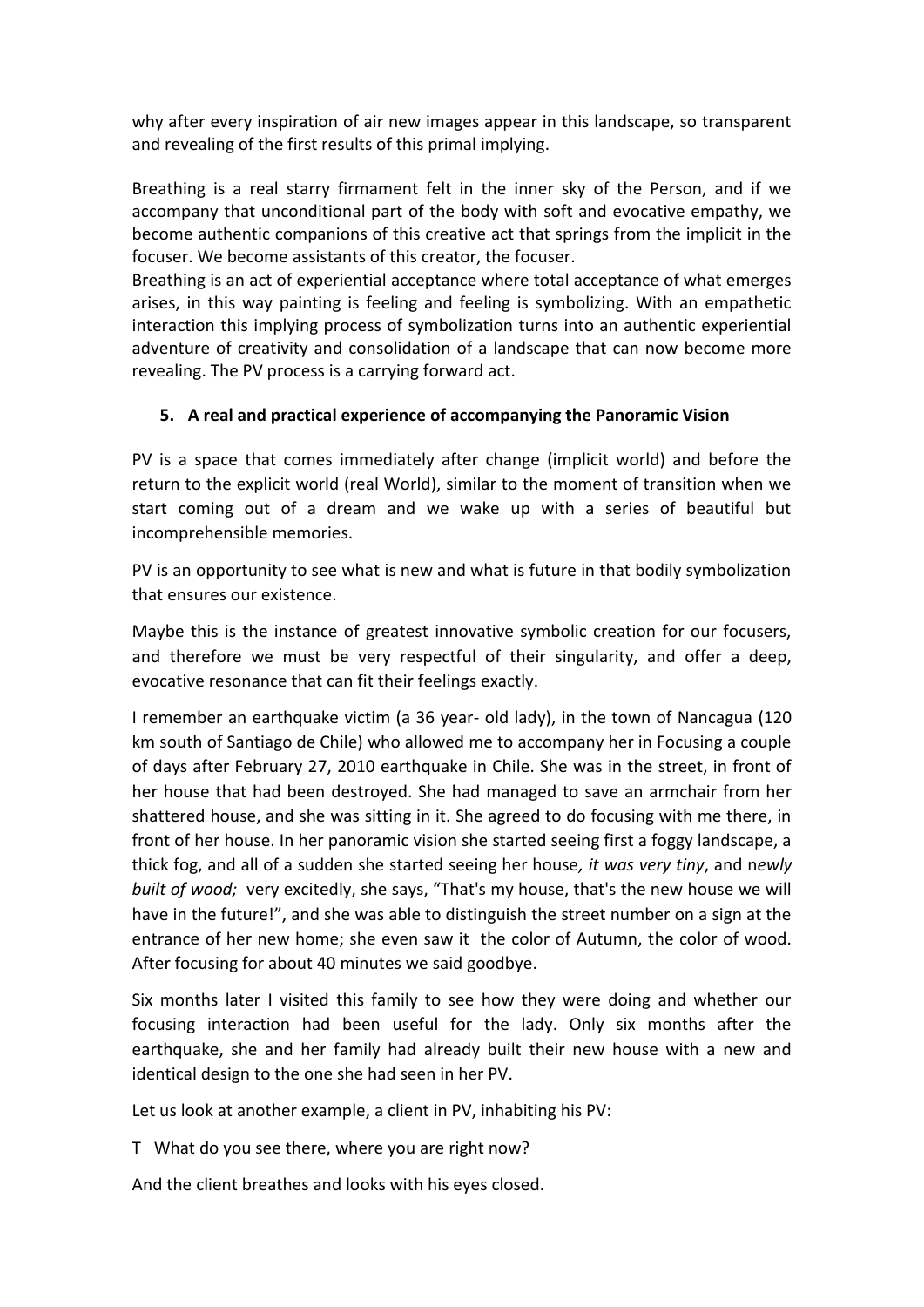C: Oh!, yes. I see very bright, beautiful, friendly clouds that look like they are welcoming me.

T: Apparently these clouds are so bright that you feel as if they were saying hello.

C: Yes, I feel like they're happy to see me again, they're welcoming me.

T: You feel very welcome, as if you could start all over again.

C: Yes, I feel welcome by heaven and earth.

T: As if heaven and earth were welcoming you after a long journey.

C: Yes, and I feel *total acceptance* about the way I am, and how I am feeling everything in such a calm, peaceful way.

T: You like feeling pure and renewed, starting a new life.

C: I feel totally accepted by myself! Now I can start all over again!

Here the client can feel and hold a dialogue with himself and the Cosmos. The clouds welcomed him, he felt welcome. He felt that this landscape accepted him just as he was, and then this acceptance that comes from the landscape may suggest that selfacceptance is true now because it can come from himself. That is a future that we could later suggest consolidating by means of accurate resonance now, and a simple future prescription that would come from the Implicit as a way to consolidate the movement of change.

PV is definitely a landscape that offers us unconditional and holistic acceptance. It is a true telluric confirmation of the landscape. Our felt sense has found its course: selfacceptance.

## **6. Experiential Self Design through PV**

In his Myth of Sisyphus, Albert Camus suggests that the moment of reflection comes after throwing that giant rock to the abyss, after Sisyphus, condemned by the Gods to carry the rock to the top of the mountain has concluded his ascent journey. It is only possible to think about one´s own life once Sisyphus has started coming down the mountain, to go once again in search of the rock he released in his daily ascent.

If we use a simile, that rock of punishment that Sisyphus must push up to the top only to find it then rolling down, if that rock were the Frozen Whole that we must carry every day, then we can look at the moment of reflection, or the tiring thoughtful descent, in a different way to that of the ascent, that moment when you are with yourself, which is so brief. But there is a great difference between this moment of descent, of sad reflection for Sisyphus, condemned forever to this punishment, and the panoramic vision of a person who has just focused. Sisyphus has no future, he has been sentenced for life, unless he surrenders. PV in Focusing is a panoramic vision that is pregnant with future. The simile is only for the ascent, since on returning, Sisyphus´ sentence continues, while the focuser now has a future, his experience will not be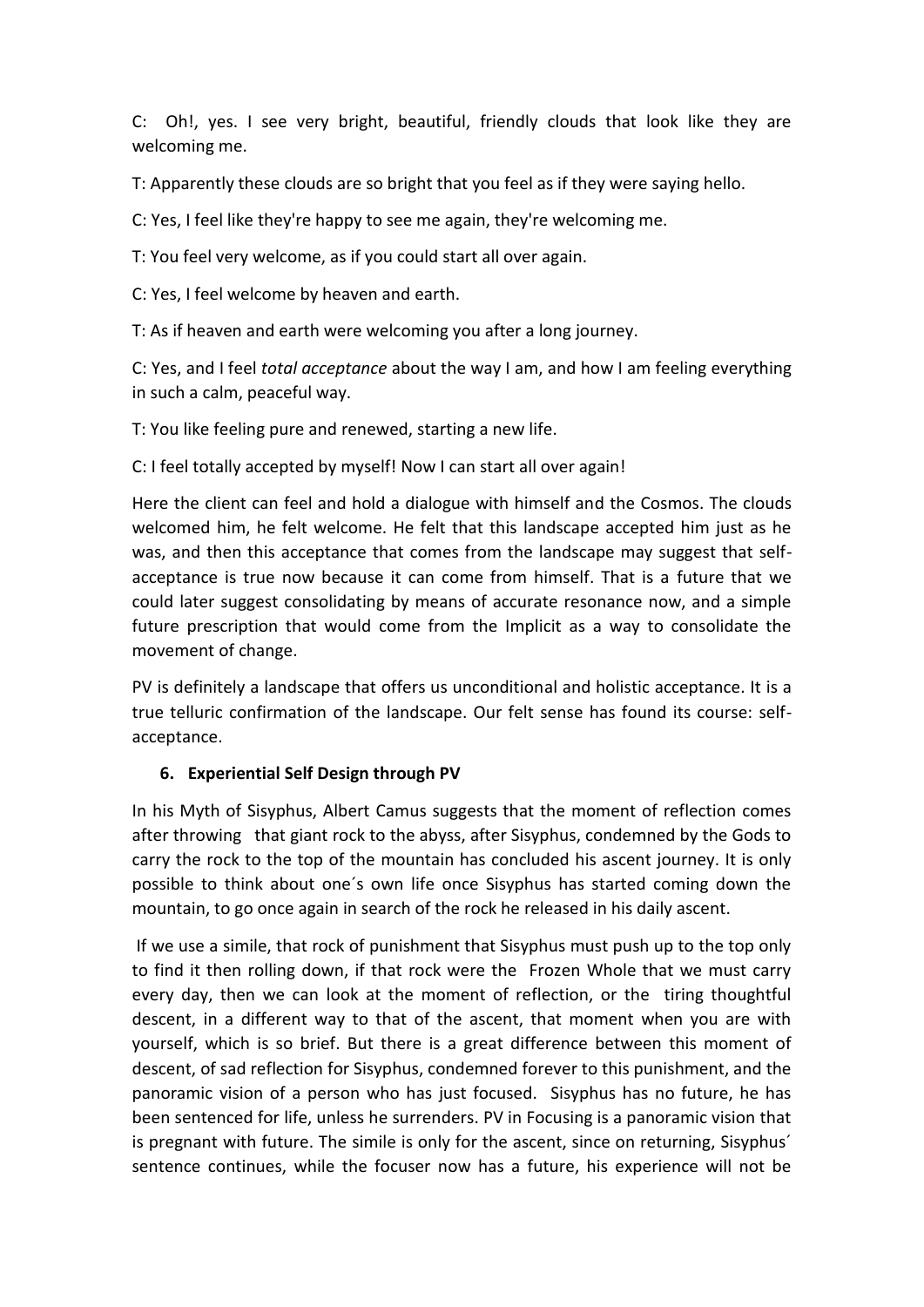repeated, but a brand new one will emerge. The daily tragedy of carrying undesirable behavior symptoms is similar. We are repetitive beings in Sisyphus´ dimension, and we are creative beings if we change our destiny, if the person now speaking is no longer the repetition but a novelty emerging from the Panoramic Vision.

Both moments of descent are transcendental, they both share relief and tranquility. Only that our beloved hero Sisyphus´ lack of future finds its correspondence in our focuser´s new future. When we carry the frozen whole in our body every day, it is a repetitive adventure, as Sisyphus´ tragedy. Reflection and relief are very brief in Sisyphus, because they only last the period of rest when going down the hill. There is no future in Sisyphus, he is doomed to do this every day of his life. However, there is a future for our focuser, something new that he will be able to do now that he is free from his frozen everything and from this eternal repetition. Now there is a new moment for his life, he has been born again, he is turning into a new being giving new meaning to the world, and to his life. Our client is inhabiting a zero zone, where a new home begins to appear, a new history, a true and experiential future of his own. Because the future is the source of creativity; if there is life, there are dreams, and if there is authentic life then there will be an authentic design for those dreams.

If images and spontaneous design are accompanied by empathetical resonance, it will then be authentic, because we have that therapeutic certainty through the theory of Eugene Gendlin´s experiential change. Empathy works with carrying forward, and the latter awakens and develops through empathetic interaction.

So, we will see that in PV, self-discovery is an experiential design that comes from the carrying forward voice. We can accompany and listen to the novelty that arises in the panoramic vision.

## **7. Carrying forward, empathy and second language**

Gendlin discovered that empathy manages to complete the implicit meaning of the felt sense, being this complementation a carrying forward of the process of physical significance. This way, a real carrying forward, true to authentic creation of meaning, is assured. When we get the implicit meaning to carry forward, we say we are reaching the inner voice of authenticity, through that exclamation, "Yes, that's what I feel! " That confirmation that arises from experiential certainty.

If PV is spontaneous and an atmosphere following change is occurring, what would technically be happening according to Gendlin is the following:

*Implying is always part of some occurring; occurring always includes an implying. They cannot be separated. We have to take all occurring as occurring into implying. "Occurring into implying" is a single term. It may carry the implying forward. "Carrying forward" is a single term too. (A Process Model IV b)*

The change that took place generated an implying into carrying forward, that is to say, implying produces its symbolizing function according to a single unit: implying-carrying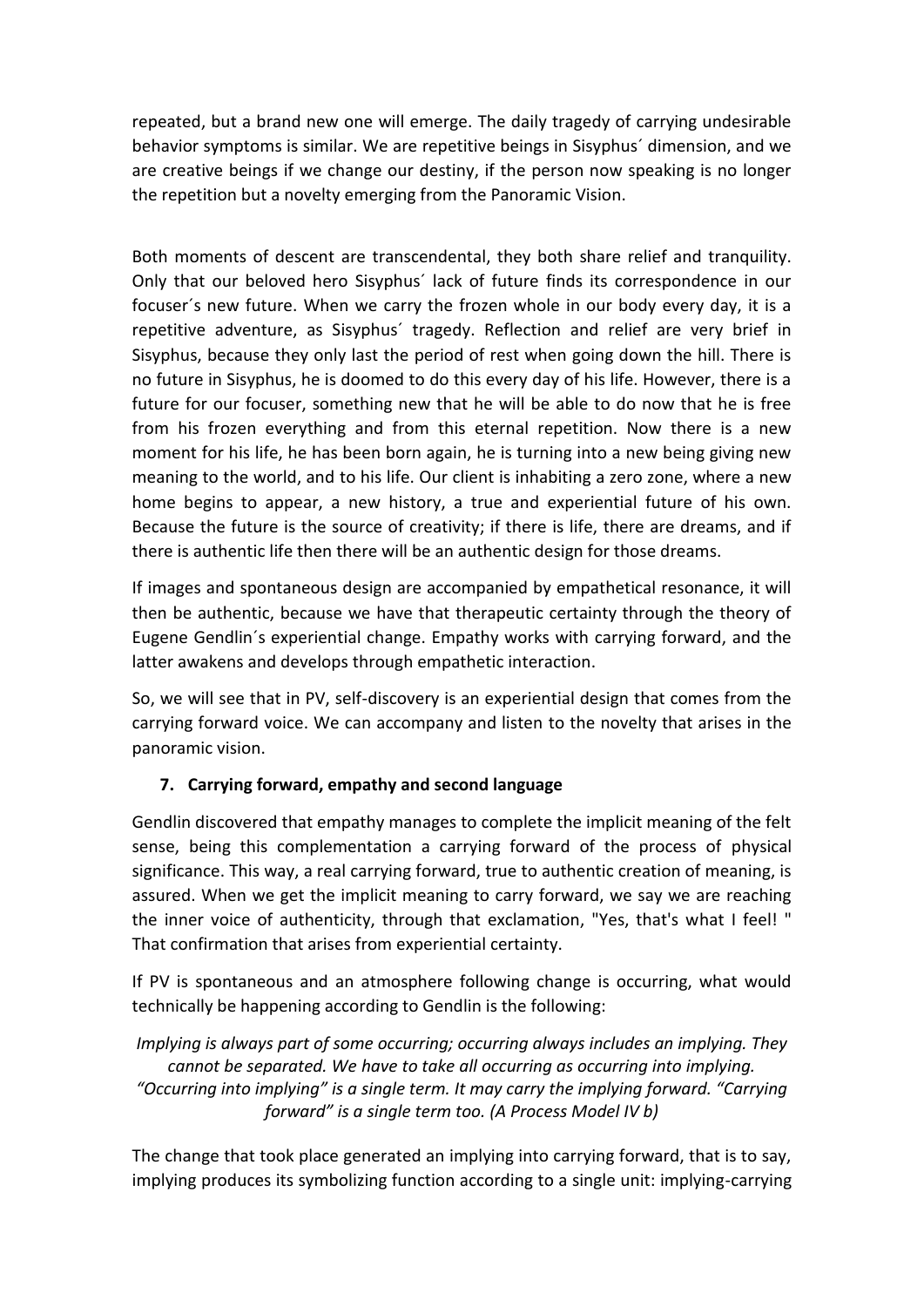forward. According to this carried forward implying it is possible for us to accompany it empathetically and thus explicit a hidden process to assure the carrying forward movement.

In his book *The Transparent Self* (1964), Sidney Jourard (2) tells us about a *second language*, that language that is more personal and kept inside that arises from the depth of our true experiences. The same way the first language is , according to Jourard, the language of our parents, those answers and meanings that were once part of our identity and then, as teenagers, we started leaving behind, to gradually acquire our authentic voice, that voice that is unique in the world and corresponds to what we truly believe and feel when we have been able to develop a carrying forward process in life. Jourard says we attain the *second language* when we go from a vital experience to a new interpretation from within the authentic language, that we can also discover in our authentic meanings that come from the change that has occurred. To the point of thinking that each one of us, according to a Canadian psychologist, is a *singular dialect* of our mother tongue. According to Gendlin when we defrost a frozen experience, we reach full movement of what had been stopped, remaining now in motion and in an eloquent dimension of meaning that comes from our body in full process of change. What didn't work or could not be felt, we can now feel, and listen to its new language. With empathy we can accompany the building of that si*ngular dialect*. In Panoramic Vision empathy and carrying forward are finally together in this true telluric, experiential, cosmic and holistic resonance.

This is precisely what happens during the making of PV, our process of change allows defrosting, leaving a new implying of that structure with no movement or dimension that was stopped. When a Panoramic Vision emerges, that image is original and new, it is a creation of the first implying the felt sense does of the defrosted experience. But, according to Gendlin, it is not an emerging content that is now released, but a fresh process in motion has been freed creating a new meaning that is not determined by a word or external interpretation, but by the genuine symbols emerging in this foundational and experiential landscape of a new stage in the life of the focuser.

Gendlin would say it is a new interaction between a past (*Body Environment Type 3* ) and a present *( Body Environment Type 2*)(3). It Is the present that begins to interact with the past, a present that was able to finally *re-schematize* a past, through a symbolization and a process of feelings of that new implicit dimension. That is why we must empathetically accompany this new process where new elements begin to emerge in the landscape that the client continues creating. It is precisely from its implicit creation, images that are symbolic constructions of his most authentic feelings, of the first implying of the felt sense.

At this stage there is an extraordinary new symbolization process, which allows the whole landscape that has emerged to be completed. That new landscape is the panoramic vision, and that PV is the new experiential design that the felt sense has created for the interactive sequence symbolization and feelings.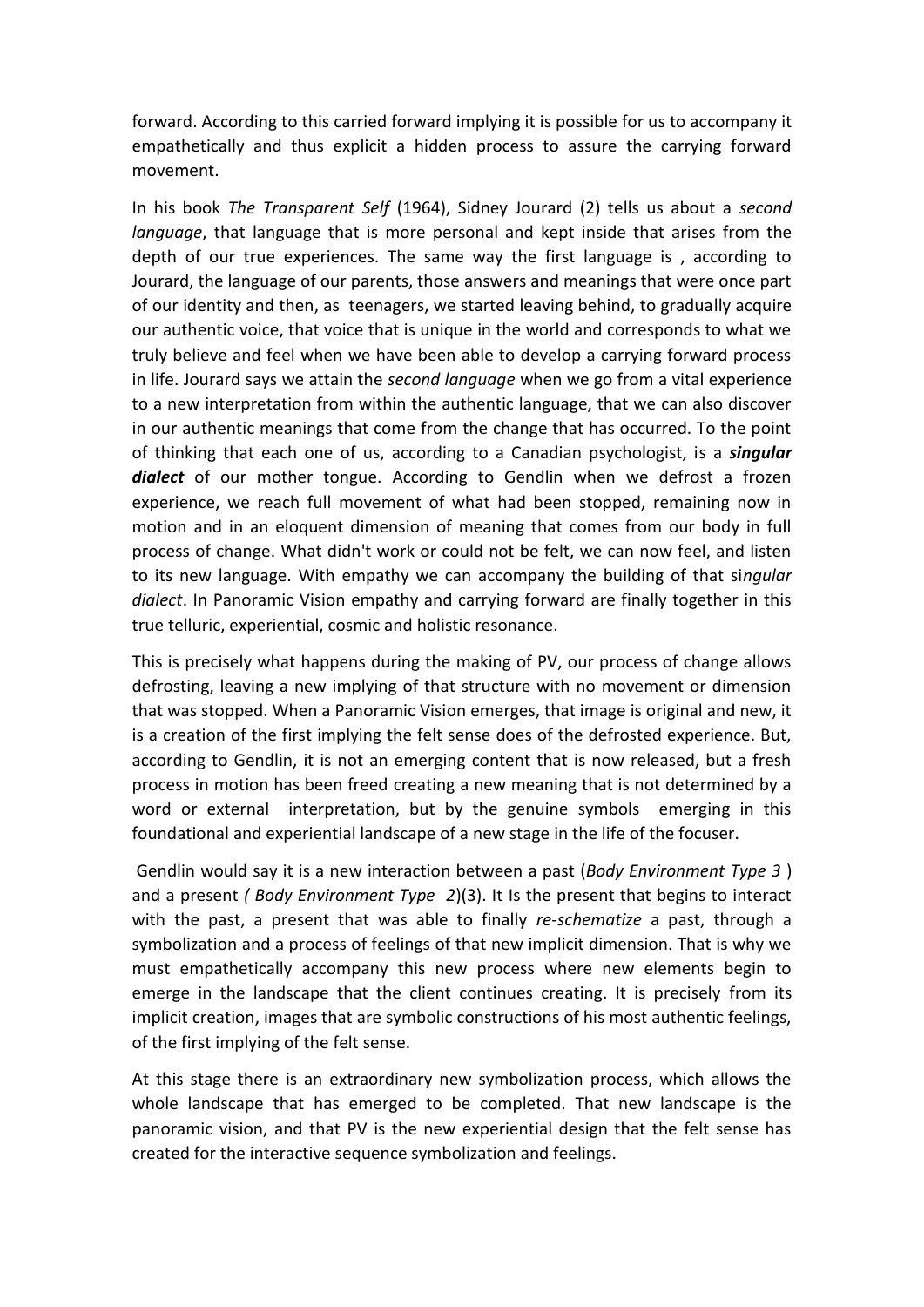#### **8.** *To be and not to be* **in the process of being born again.**

The process of transformation and resurrection is an interaction between being and not being, and the PV is the final result of a primary design that has been granted by the implicit dimension. The elements of the landscape have already been unveiled in their implicit meaning, due to the accompaniment of an evocative empathetic resonance. By explicitly stating the meaning of all the elements that started emerging in the process of creation of images, these have been clearly set out in a complete, vivid and harmonious landscape. Those new meanings emerged from the experiential landscape now known as Panoramic Vision.

The task now is to make sure that the meanings arisen from the PV, can be felt by the focuser without criticism or interruptions (as in a new and revealing dream) in this temporary interaction (PV), and remain a moment in silence so that the whole process can be embraced. To this end we invite the focuser to remain in that harmonious dimension, to fully feel everything he has experienced and discovered. We can invite him to feel in silence his own and unique landscape. It Is essential to notice the fact that the moment he is born again there is no criticism, neither does the inner critic appear. This is probably because the new carrying forward is inside a domain that comes from the defrosted zone, where critical forces don´t inhabit, given the newly initiated behavioral sequence.

We let the person decide when he wants to return to the explicit world, and we wait for his decision to accompany him in closing the process of focusing and experientially crossing the dividing line between the implicit and explicit world.

When the person wants to return then we can ask him to "treasure" all that unique landscape the client often does not want to leave for fear of losing the memory of it.

With his arms slowly closing in front of his heart, we can help the client express gratitude for the experience and the symbolic gifts that came to represent the different elements of the landscape of the PV. In this way, the carrying forward remains resounding with the experience and the process of re-schematization of the past made by the present and in the present. The person promises in turn to be in contact with this final landscape now known as Panoramic Vision.

At this moment, the words of Spanish philosopher Ortega y Gasset become relevant: " True life is inexorably invention, we have to invent ourselves" (4), that is to say, find that act of executing an authentic task , always having a circumstance around us that we must act upon, that shows us what to do and to walk in an authentic way. It is not about just doing anything in the future, or complying with an ideal model of mental health, which also becomes fashionable. It is about doing our own, only our own, that which is authentic is what the felt sense has given us by way of its symbolic, experiential and holistic carrying forward.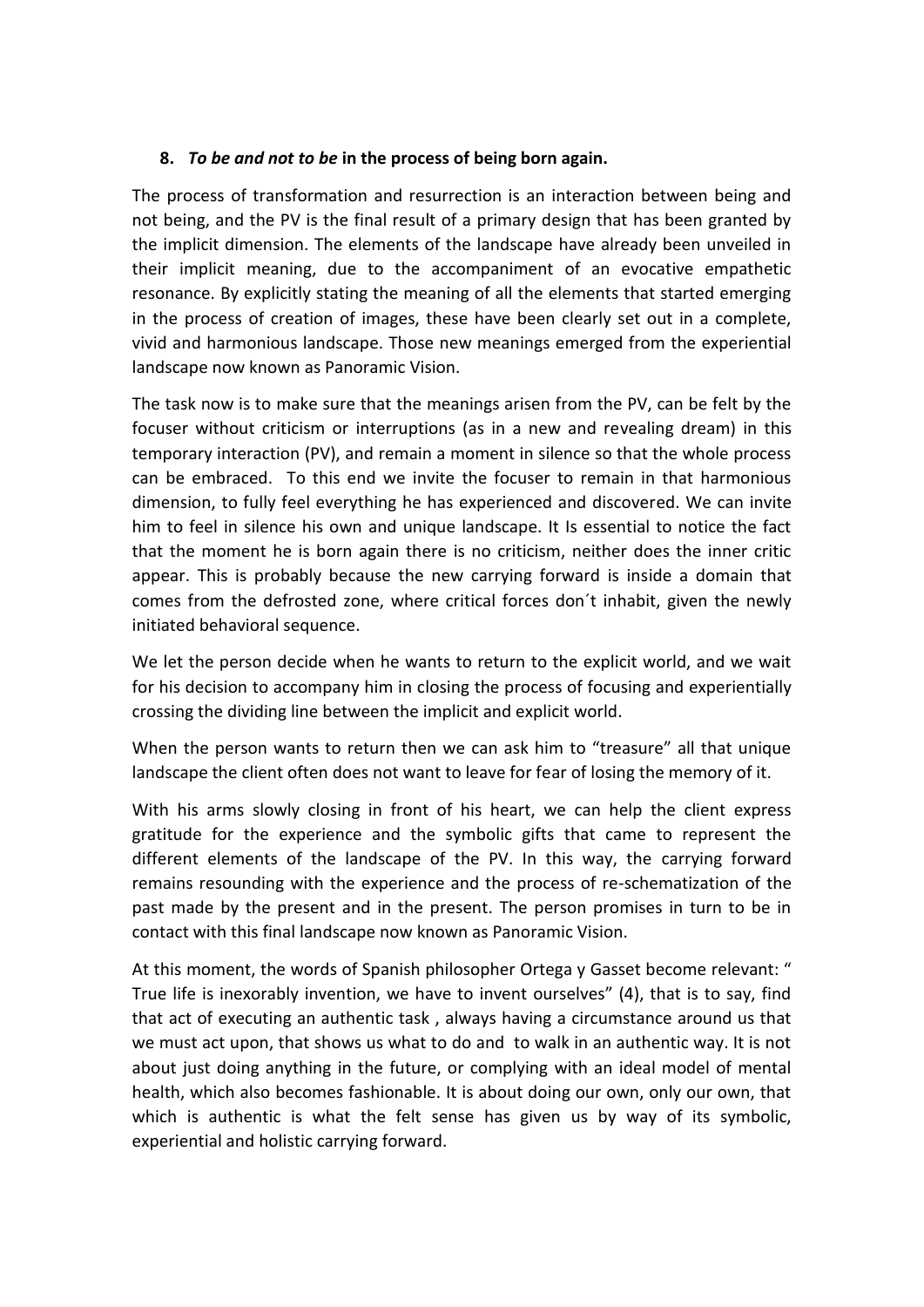Our existence is made up of our decisions (Sartre), and our decisions are generated in the experiential realm, from an authentic and exact symbolization of the implicit meaning. When our decisions are fundamentally based on, and designed according to our felt sense, we can assure our decisions will be more authentic. PV helps us live our existence according to our own designs, our carried forward symbolization.

Panoramic Vision allows us to see what our body discovers in interaction with its environment. Since PV is a contextual description, the body image is revealing a primary and deep interaction. It is an implicit environment that contains authentic elements that come from a situation created by the dimension of feelings. It is as if our inner landscape spoke to us and guided us.

Our panoramic vision is a powerful dimension generated authentically by elements that come from the inner voice of the carrying forward.

Contained in those Images of the PV, there is a telluric force that has the strength of the earth and carries us forward in this primary and binding interaction with the environment. The energy that comes from the carrying forward is real personal power capable of carrying Sisyphus´ rock; but now it is an energy that is available to us to move our personal world towards more authentic decisions and a new personal identity. This telluric force possesses the energy of mother Earth, the powerful silence of our BEING when we gaze at a hidden landscape in our natural environment. This speaks to us and inspires us towards carrying forward.

## **9. Prescription as assurance of change**

When the panoramic vision is accompanied in an empathetic way and the implicit meaning is treasured, change can be consolidated. Gendlin has a name for this, *the body sequence,* which must be completed in some action, so that change can be consolidated in its whole dimension. The body sequence helps seal the movement so this movement can produce new feeling processes, and, in this way, life can follow an authentic path. This is possible, because we have made explicit the implicit meaning of the panoramic vision. Let us see once again what Gendlin tells us about the future of symbolization at the moment of change:

*When the stopped process resumes, it will do so into a changed organism, one that went on in new ways during the stoppage. So, the resumed process won't be as before either. When it resumes, there will be a new whole. The whole process won't be as it was before the separation from what continued*. ( E. Gendlin, A Process Model, IV A)

PV is precisely the first symbolization of a new whole. To be is to decide, to be is to dream what we want and the way we want it. The carrying forward guarantees we have discovered something authentic, the feeling of experiencing certainty. Symbolization takes place during PV in an authentic way, and therefore, from there, we can prescribe a body sequence that consolidates and is in tune with the movement of change, a process that is now in motion. It is not a prescription that aims at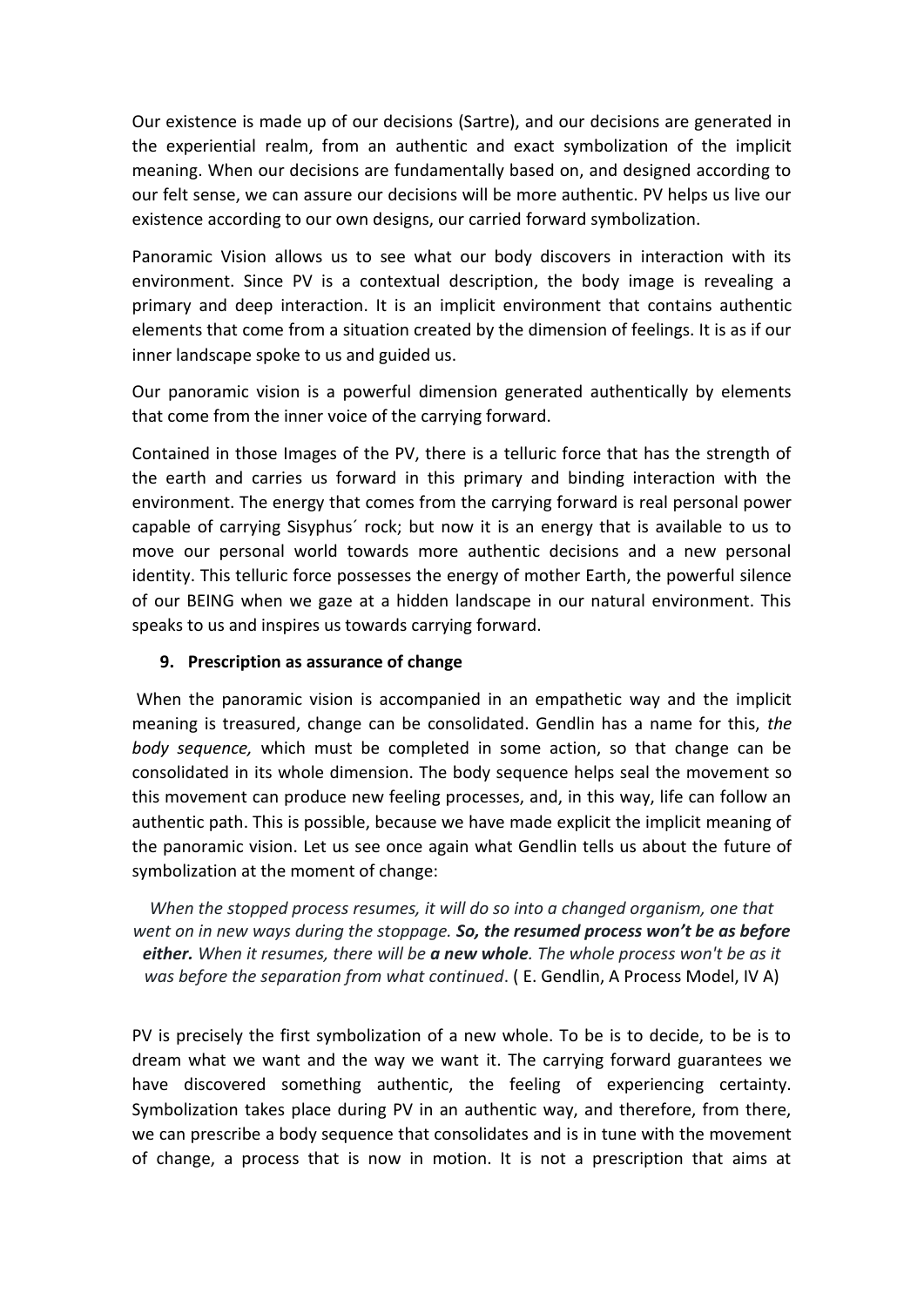producing new changes, no, it is a recommendation *to perform a body sequence* according to the images discovered in the newly experienced PV.

The purpose of the experiential prescription is to consolidate the authenticity of the process movement and thus close the experiential symbolization from a bodily action, now in the explicit world. The prescription can consolidate procedural movement, not the content. This allows the movement to continue carrying forward.

## **10. Panoramic Vision and its characteristics**

- 1. PV is an implicit space that occurs between the body shift (resignification) and the end of Focusing before returning to our usual explicit world.
- 2. PV is, therefore, an instant when the implicit is in full movement and complete harmony of the interaction body-environment can be experienced. That is the *momentum* when the images of the resurrection arise, a symbolic creation that shows how the result and the implications that arise spontaneously are being authentically experienced.
- 3. PV is the space of a new symbolization, of the novelty that arises from a felt sense that has experienced change and generalizes it in a holistic way. Each new symbolic element is a new feeling and a new life opportunity for the person. PV is, therefore, a new experiential proposal that arises from the carrying forward, a new carried forward design.
- 4. PV is a new experiential design, the novelty that the body creates, and, when accompanied in an empathetic way, has a greater creative effect of personal authenticity, in a new concept of time.
- 5. There is the possibility of prescribing, that is to say, recommend the client to do certain things after Focusing with the purpose of consolidating change*, not to produce change happen*. It is suggesting doing an incomplete body sequence by recommending doing a pending "body sequence".
- 6. PV is an experiential and carried forward design that ensures that the focuser has a map of his implicit world.
- 7. PV manifests as a landscape or sunrise of *peace or tranquility*; that should be our key sign to know that we are accompanying the rebirth of our client. Without that experiential harmony there would be no certainty of being in the area described as Panoramic Vision.

## **11. Conclusions**

 We have described what we might call the Panoramic Vision, as the stage before the last in Focusing, before accompanying closure. Panoramic Vision is a vivid transition of new symbolization that comes from our felt sense. I think that, if we deliberately accompany the PV in the Focusing dimension, from an empathetic dimension of evocative resonance, we can ensure complete symbolization, including now the body and behavioral sequence.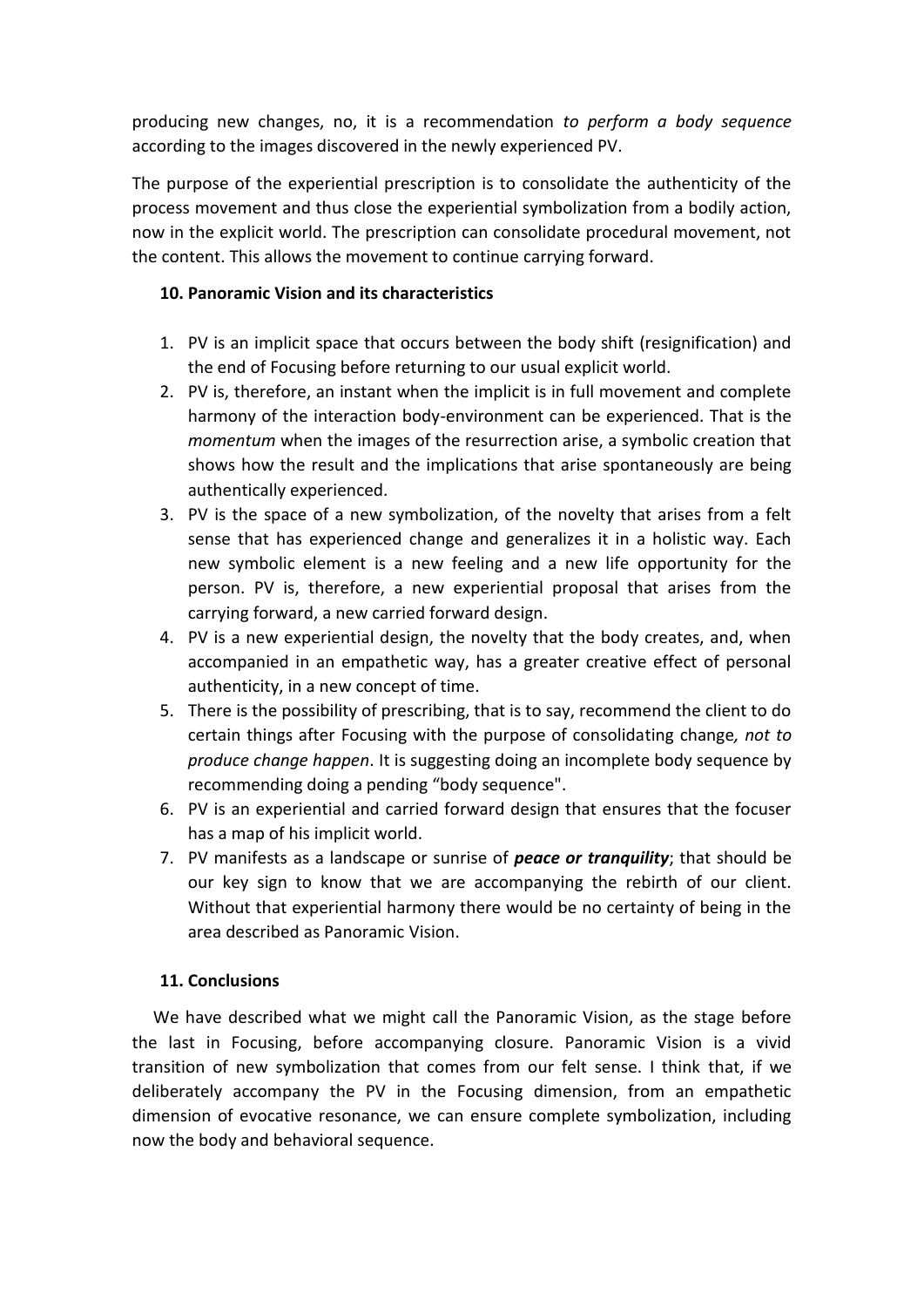By empathetically accompanying the VP we can help the client to have a greater conscious connection with what he experienced in the process of change, and, to start living and designing his life more in tune with his daily felt sense and aware of his inner world. Besides, we can suggest that he accompanies himself in the process he experienced and what may come in the future.

 Panoramic Vision might well be the connection with the depth of our BEING, a great path towards self-acceptance. Panoramic vision is an infinite source of authentic meaning, a great telluric force that arises from our inner self, an energy that leads us to incarnate a body that has discovered its existential course, the result of experiential change.

#### **Notes**

- (1) In this article I will draw a parallel between Eugene Gendlin´s first work in the 60´s in the context of working with the person-centered approach and the latest work of enormous transcendence for psychotherapy and human science in the first decade of the  $21^{st}$ . century. Such is the case of concepts that were developed in 1964 with the first theory of therapeutic change in the history of psychotherapy; concepts like *carrying forward, direct reference, the stages of focusing, frozen wholes, the reconstituting of the experiencing process*. Gendlin´s language is totally experiential and his global concept of change is pre-conceptual and experiential. He mentions there the stoppage and experiential non-functioning, and in 2000, we can appreciate a philosophical complementation of these processes in his work A Process Model, where he "explains" in detail how one function in the body stops while other functions continue to work, and how to put into motion a stopped process. This article is a complement and integration of experiential concepts that had been appearing very early in Eugene Gendlin´s work. In the same way, concepts like reflecting and empathic resonance, depending on the levels of depth, are also integrated, as is the evocative function of Laura Rice, a disciple of Carl Rogers, who invented the evocative way of empathy, that consists of adding context and feelings to recall everything involved in the experience.
- (2) Experiential creativity is the movement of the felt sense, implying and all its sequence, the first occurring, the emergence of the coexistence effect which is novelty, in a simultaneous timing, in a luminous and cosmic present. This process is described extensively and in detail in Chapter 4 a and b in Eugene Gendlin´s A Process Model. Gendlin´s bibliography can be found at the end of this work.
- (3) Sidney Jourard. In his chapter An *invitation to die*, Jourard invites us to see, in the process of discovering ourselves, the possibility of attaining an authentic language, a language that is eminently individual and authentic, different to our first language that was the language of our parents, their beliefs. In this article Jourard announces new processes to reformulate suicide, until then seen as a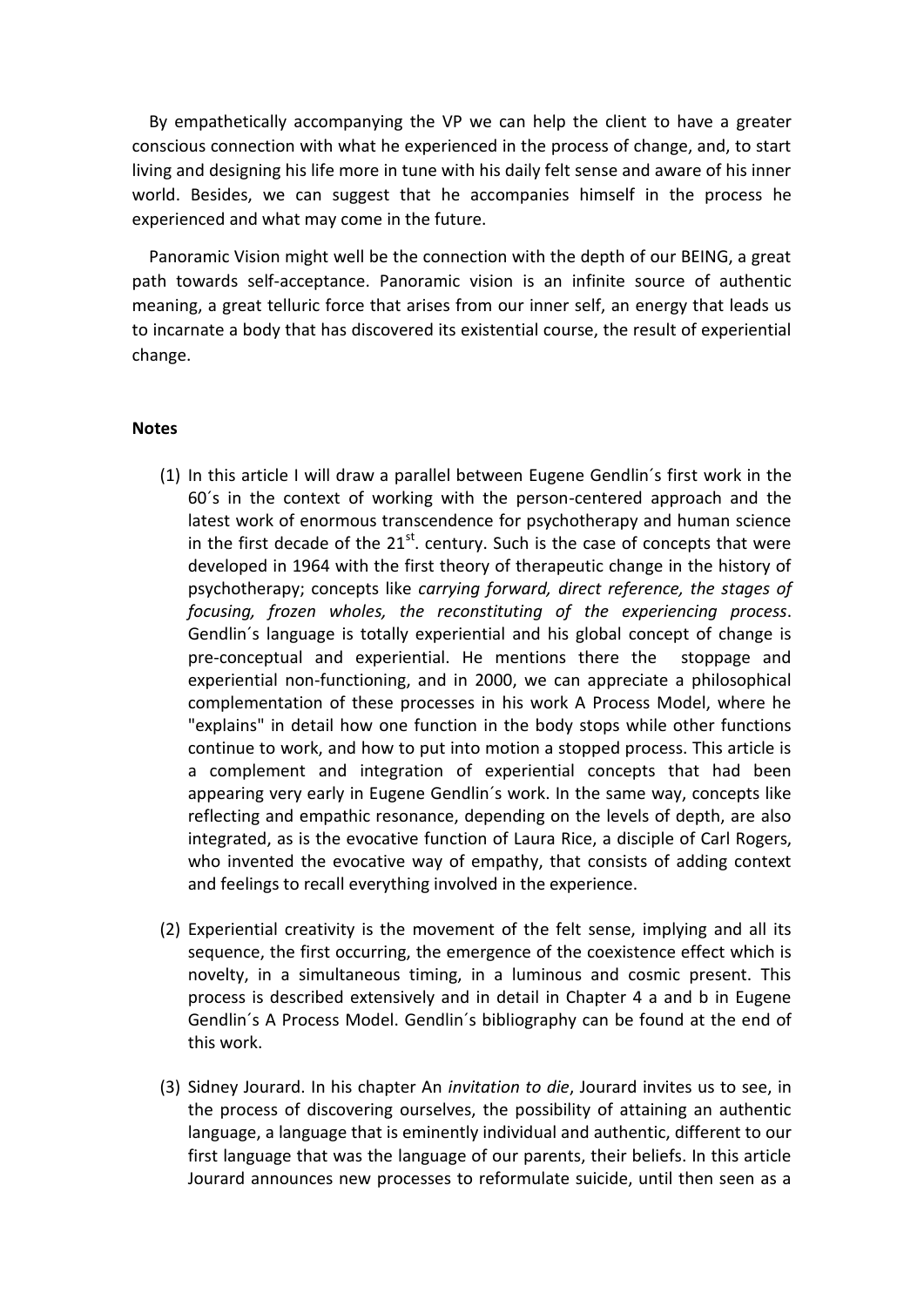pathology. This Canadian psychologist was the first president of the American Humanistic Association in 1962, and disciple of James Bugenthal. His work is quoted in the bibliography. *The Transparent Self* (1964)

- (4) In his last work A Process Model (2004), Gendlin describes his concept of bodyenvironment as a unit. Body environment type 2 is that body of the present that must interact with remote experiences that are activated by interacting with Body environment type 3 that is the past that we carry in our body. In the 2nd Spanish edition of the year 2018, we have worked hard to extract the key concept of the process of change and the defrosting of the frozen zone, that was stopped and had no implicit functioning. This area will now be explored with the first activation area we have called Panoramic Vision in this article. All quotes from Gendlin correspond to Chapter IV a and b extracted from this 2018 edition.
- (5) José Ortega y Gasset (1883-1955) Spanish philosopher who, together with Martin Heidegger, studied with master Edmund Husserl. Ortega y Gasset was a philosopher of phenomenological and existential inspiration. He lived in Spain during the stormy Civil War. In a Conference in the Center of Historical Studies he used his famous phrase: *Yo soy yo y mis circunstancias* (I am myself and my circumstances) Here is part of the original text:

*Life is a chore, and the truth of life, that is, each one´s authentic life, will consist of doing what needs to be done and avoid doing anything. For me, a man is worth to the extent that the series of his acts is necessary and not capricious, but with it lies the difficulty of success. Usually we are presented with a necessary repertoire of actions that others have already executed and comes to us under the aura of one or another consecration. This leads us to be unfaithful with our real task, which is always irreducible to others´. True life is inexorably invention. We must invent our own existence and at the same time this invention cannot be capricious. The word invent recovers here its etymological intent of finding. We must find, we must discover the necessary trajectory of our life, that only then will be truly ours, and not another´s, or nobody´s, as is that of the frivolous. How is such a difficult problem solved? For me there has never been any doubt about it. We find ourselves as a poet who is given a forced foot. This forced foot is the circumstance. We always live in a unique and inescapable circumstance, which shows us with an ideal profile what needs to be done. This I have sought in my work. I have accepted the circumstance of my nation and my time. Spain suffered and suffers from a deficit of intellectual order. She had lost the skill in handling concepts, which are, neither more nor less, the instruments with which we walk among things. It was necessary to teach her to face [sic] reality and to transmute it into thought with the least possible loss. It Is therefore something bigger than Science. Science is just a manifestation among many human capacities to react intellectually to reality. Now, this intellectual learning rehearsal had to be done where the Spanish people were: in the friendly talk, in the newspaper, in the conference. And it was necessary to attract him to the accuracy of the idea with the grace of the turn.*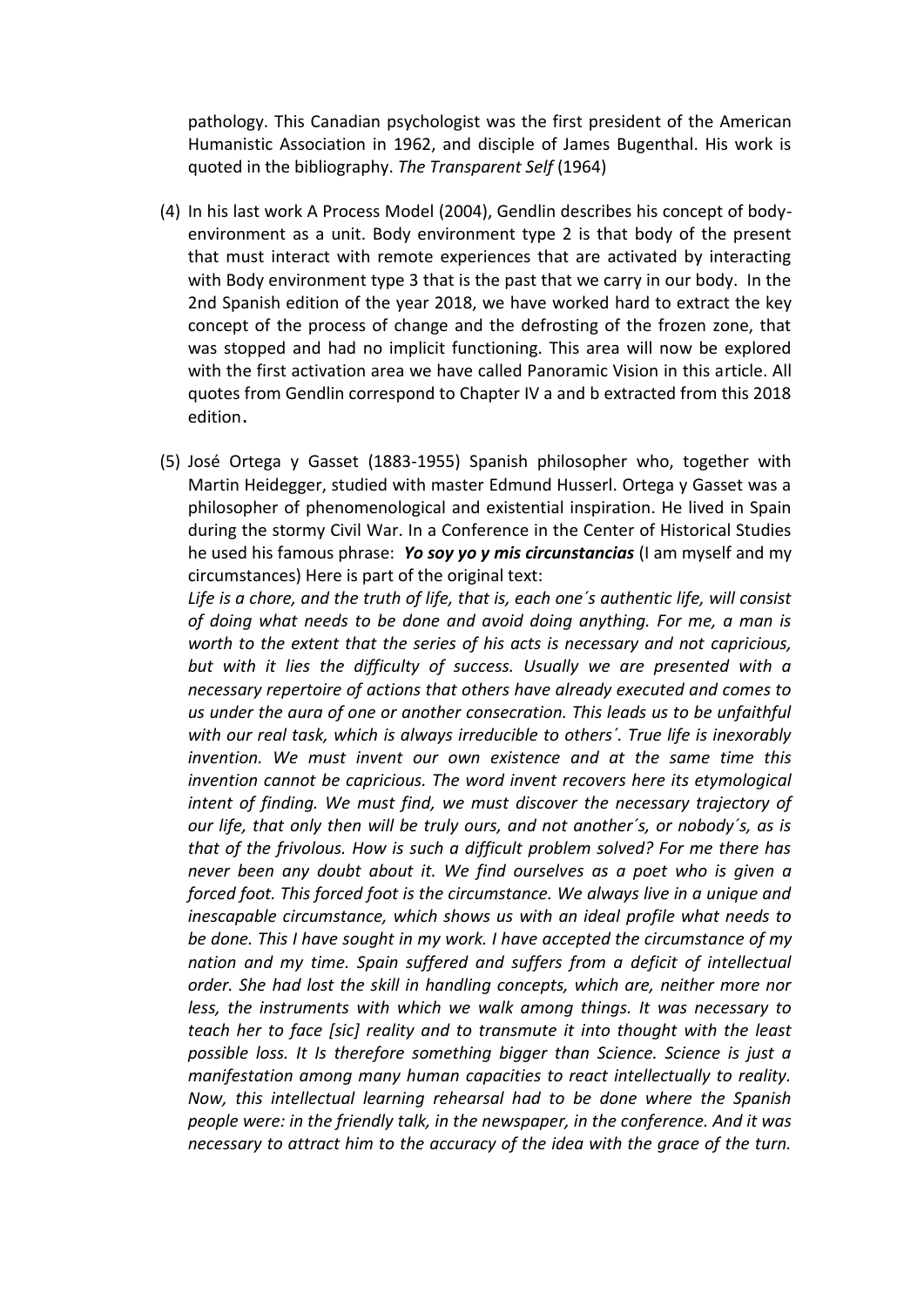*In Spain it is necessary to seduce before persuading*. David Yáñez Published May 17, 2013 (https://www.youtube.com/watch?v=NihqwlyHhbY)

## **Bibliography**

- **1. Friedmann, Neil** (2007)**Fot. Therapy with Guidance to the Approach.** *A contribution to the practice, teaching and understanding of the Focusing oriented therapy*. Universe Inc. New York Lincoln Shanghai. Translated by E. Riveros (2011) in print.
- **2. Gendlin E. T.** (1962) *Experiencing and the Creation of Meaning*. *A philosophical and psycolical approach to subjectivity.* Macmillan, Nueva York (1962).
- **3. Gendlin E.**T. (1964) *A theory of Personality Change*, Chapter in: Change of personality, Philip Worchel & Donn Byrne (eds.), New York: John Wiley & Sons, 1964. Chapter 4 of the book *New Directions in Client Centered Therapy* Edited by P. Worchel and D. Byrne (New York: John Wiley and sons, 1964).
- **4. Gendlin, E.** 2004 **. A Process Model.** New York: Focusing Institute.
- **5. Gendlin, E.** 1962. *Experiencing and the Creation of* **meaning.** New York: Macmillan.

- **6. Gendlin, E.** 1986**. Let your body interpret your dreams.** Illinois: Chiron Publications**.**
- *7.* **GendlinE. T**. (1964) *A theory of personality change***,** In *Creative Developments in Psychotherapy,* A. Maherr (Ed.) Cleveland. Case-Western Reserve. Translation of this work in Focusing*: Un paradigma para la Psicología del siglo XXI*, Riveros, Edgardo en Editorial Salesianos, Santiago de Chile (2007)*.*
- **8. Hendricks, Marion. Focusing as a force for peace: The revolutionary pause**  Can be found in the library of the International Focusing Institute. www.Focusing.org
- **9. Jourard, S.** (1971). *The Transparent Self*. New York: van Nostrand Reinhold.
- **10. Ortega y Gasset, José** (2002) **España Invertebrada**. *Bosquejo de algunos pensamientos históricos*. Edición de Francisco José Martin, Bliblioteca Nueva. Madrid, España
- **11. Purton Campbell** (2004) Person-Centered Therapy. The Focusing oriented approach. Palgrave Macmillan
- **12. Rice, L. N** (1974) The evocative function of the therapist. In D.A. Wexler & L. N. Rice (eds) Innovations in Client Centered therapy. (PP 289-311) New York: **Wiley**
- **13. Rice, L. & Greenberg**, L. (1984). Patterns of Change. New York: Guilford.
- **14. Riveros E** (2016) ) **El experienciar y la creación del significado.** *Una aproximación filosófica y psicológica a la Subjetividad. Parafraseando a Eugene Gendlin*. **Publivia, Alemania.**